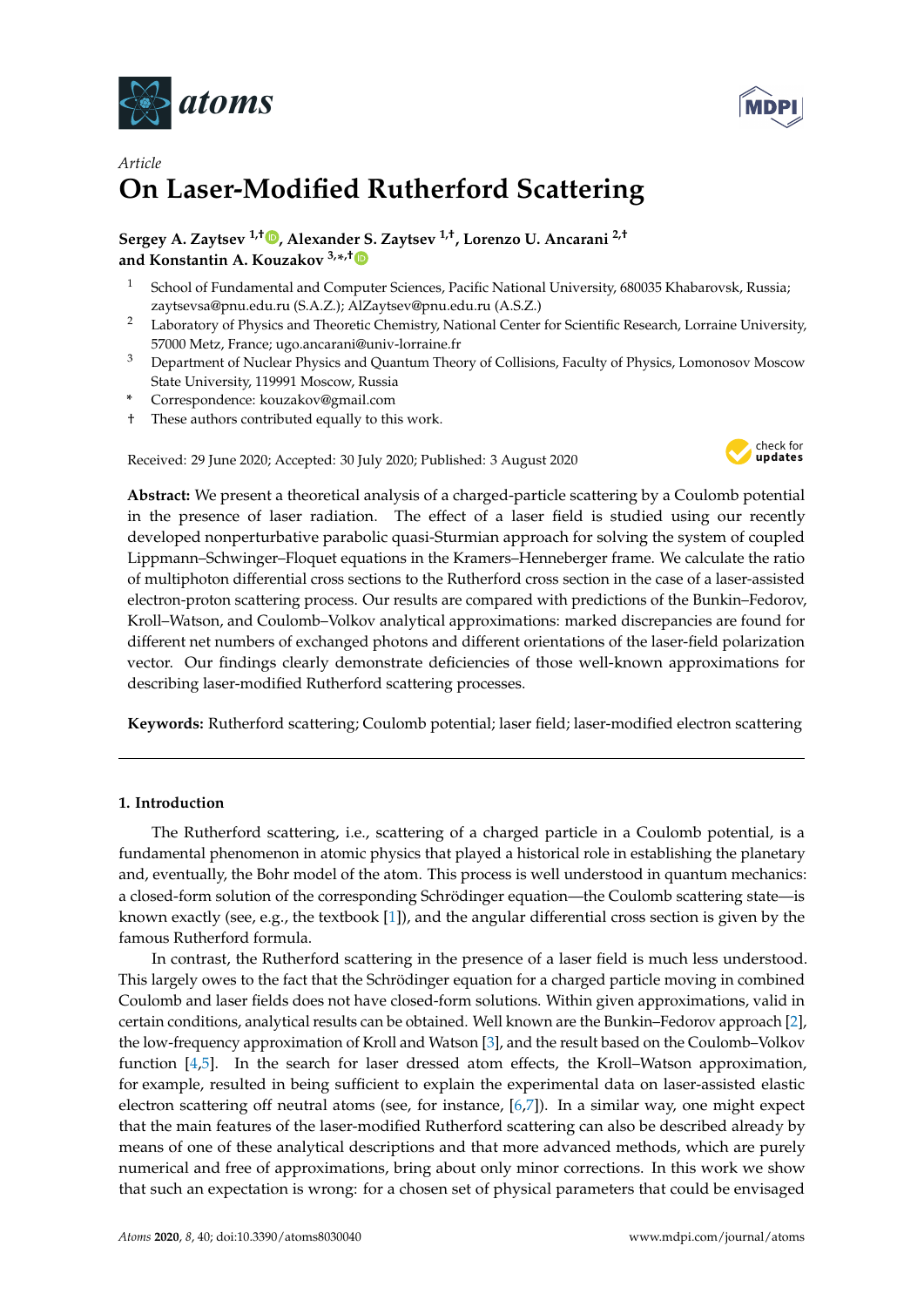in an experiment, the indicated approximations yield results which markedly differ from advanced numerical calculations. For this purpose, we use our recently developed nonperturbative approach for computing laser-modified Coulomb scattering states [\[8\]](#page-8-7), which we already have successfully utilized in the theoretical treatment of the laser-assisted (*e*, 2*e*) process of atomic hydrogen [\[9\]](#page-8-8). Our method makes use of quasi-Sturmian (QS) basis functions [\[10\]](#page-9-0) taken in parabolic coordinates to solve the system of coupled Lippmann–Schwinger–Floquet equations in the Kramers–Henneberger representation [\[11\]](#page-9-1). Because of the adequate asymptotic behavior of the parabolic QS functions, from the obtained solution one can easily extract the scattering amplitude for a given net number of exchanged photons.

The paper is organized as follows. In Section [2,](#page-1-0) we deliver a general formulation and outline the basic features of our approach for calculating multiphoton cross sections of laser-modified Rutherford scattering. The analytical results for the cross sections within the Bunkin–Fedorov, Kroll–Watson, and Coulomb–Volkov approximations are also briefly recalled. In Section [3,](#page-4-0) we present and discuss numerical calculations obtained with our nonperturbative QS approach in comparison with those obtained using such customary approximations. The conclusions are drawn in Section [4.](#page-7-0) Atomic units (a.u.,  $\hbar = e = m_e = 1$ ) are used throughout unless otherwise stated.

#### <span id="page-1-0"></span>**2. Theoretical Formulation**

Without loss of generality, we will consider electron scattering in a Coulomb potential of a nucleus in the presence of linearly polarized monochromatic laser radiation with the vector potential

$$
\mathbf{A}(t) = \mathbf{A}_0 \cos \omega t. \tag{1}
$$

The laser field of frequency  $\omega$  is assumed to switch on adiabatically at  $t = -\infty$ .

The electron dynamics are governed by the time-dependent Schrödinger equation

<span id="page-1-1"></span>
$$
i\frac{\partial}{\partial t}\Psi(\mathbf{r},t) = \left[\frac{1}{2}\left(-i\nabla + \frac{1}{c}\mathbf{A}(t)\right)^2 + V(\mathbf{r})\right]\Psi(\mathbf{r},t),\tag{2}
$$

with the electron-nucleus Coulomb potential  $V(\mathbf{r}) = -Z/r$  (the nucleus of charge  $Z > 0$  is assumed to be infinitely heavy as compared to the electron mass). In the accelerated, or space-translated, Kramers–Henneberger frame [\[11\]](#page-9-1), Equation [\(2\)](#page-1-1) is transformed into

<span id="page-1-2"></span>
$$
i\frac{\partial}{\partial t}\,\psi(\mathbf{r},t) = \left(-\frac{1}{2}\,\Delta + V[\mathbf{r}+\mathbf{a}(t)]\right)\psi(\mathbf{r},t),\tag{3}
$$

where

$$
\psi(\mathbf{r},t) = \exp\left[\mathbf{a}(t)\cdot\nabla + \frac{i}{2c^2} \int\limits_{-\infty}^t dt' A^2(t')\right] \Psi(\mathbf{r},t),\tag{4}
$$

and

$$
\mathbf{a}(t) = \frac{1}{c} \int_{-\infty}^{t} dt' \mathbf{A}(t') = \mathbf{a}_0 \sin \omega t
$$
 (5)

is the displacement vector of a classical electron, with  $\mathbf{a}_0 = \mathbf{A}_0/\omega c$  called the quiver amplitude.

Within the Hermitian Floquet theory (see, e.g., [\[12\]](#page-9-2)), one seeks the solution of Equation  $(3)$  in the form

$$
\psi(\mathbf{r},t) = e^{-iEt} \sum_{\ell=-\infty}^{\infty} e^{-i\ell\omega t} F_{\ell}(E,\mathbf{r}),
$$
\n(6)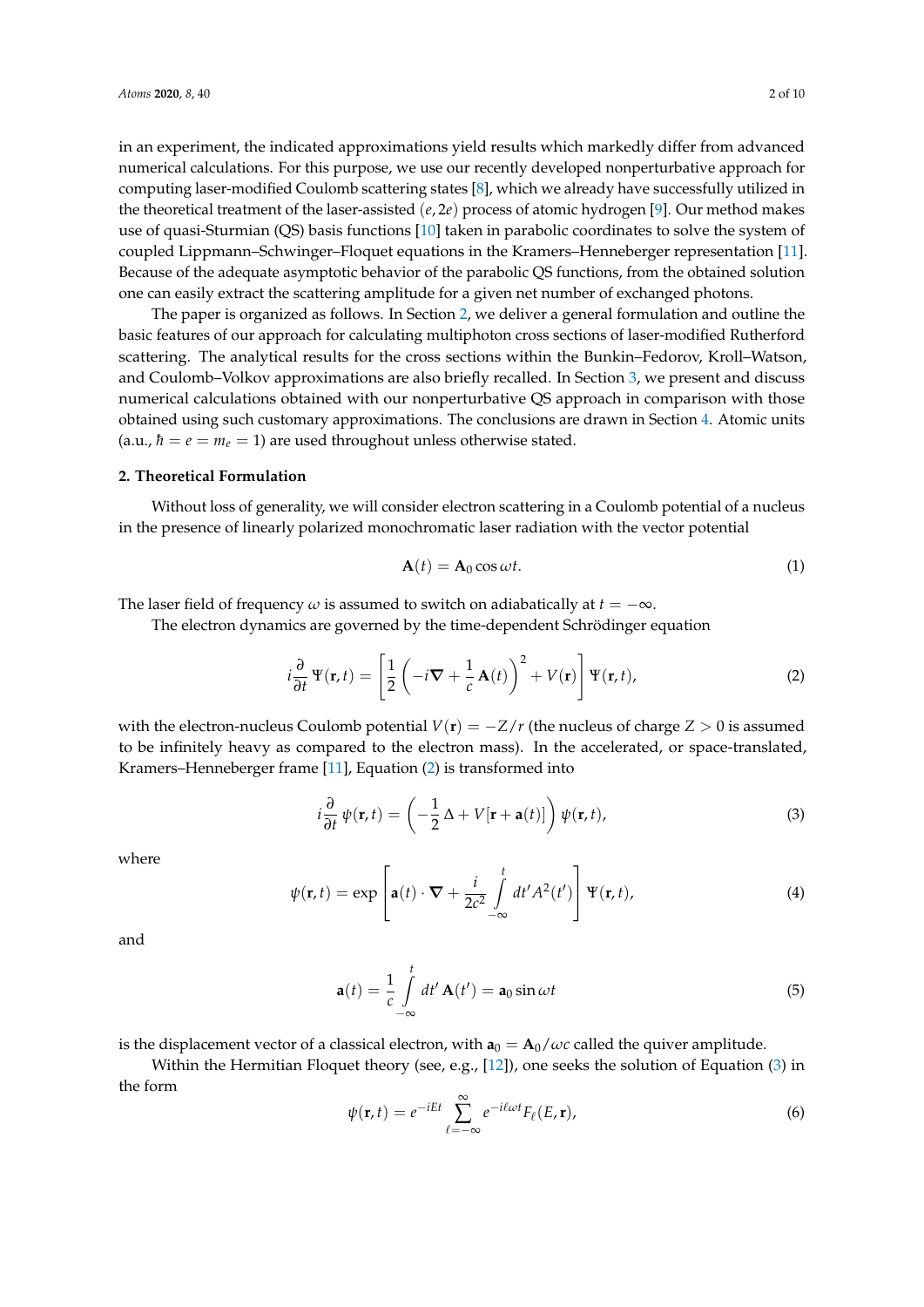where *E* is a real quantity called the Floquet quasi-energy of the state. The harmonic components  $F_\ell$ satisfy an infinite set of time-independent equations:

<span id="page-2-1"></span>
$$
\left(H_{\ell}+\widetilde{V}_0(\mathbf{a}_0,\mathbf{r})-E\right)F_{\ell}(E,\mathbf{r})+\sum_{\ell'\neq\ell}V_{\ell-\ell'}(\mathbf{a}_0,\mathbf{r})F_{\ell'}(E,\mathbf{r})=0,\qquad \ell=0,\pm 1,\pm 2,\ldots
$$
\n(7)

Here

$$
H_{\ell} = H_C - \ell \omega, \qquad H_C = -\frac{1}{2} \Delta - \frac{Z}{r}, \qquad \widetilde{V}_0(\mathbf{a}_0, \mathbf{r}) = V_0(\mathbf{a}_0, \mathbf{r}) + \frac{Z}{r}, \tag{8}
$$

and  $V_\ell$  are the Fourier components of the space-translated Coulomb potential  $V[\mathbf{r} + \mathbf{a}(t)]$ ,

$$
V_{\ell}(\mathbf{a}_0, \mathbf{r}) = \frac{1}{T} \int_{0}^{T} dt \exp(i\ell\omega t) V[\mathbf{r} + \mathbf{a}(t)], \qquad (9)
$$

where  $T = 2\pi/\omega$  denotes the optical period.

### *2.1. The Parabolic QS Approach*

Let us briefly outline our nonperturbative approach [\[8\]](#page-8-7) that we employ to obtain differential cross sections for the laser-modified electron-nucleus scattering. We express the Floquet components  $F_\ell$  in the form

<span id="page-2-0"></span>
$$
F_{\ell}(E,\mathbf{r}) = \widetilde{F}_{\ell}(E,\mathbf{r}) + \delta_{\ell 0} \psi_C^{(+)}(\mathbf{r}), \qquad (10)
$$

where

$$
\psi_C^{(+)}(\mathbf{r}) = \frac{e^{-\frac{1}{2}\pi\beta}}{(2\pi)^{3/2}} \Gamma(1+i\beta) e^{i\mathbf{k}\mathbf{r}} {}_1F_1(-i\beta, 1; i(kr - \mathbf{k}\mathbf{r}))
$$

represents the electron state in the absence of a laser field, i.e., a Coulomb wave [\[1\]](#page-8-0) describing the incident electron of momentum **k** and characterized by the Sommerfeld parameter  $\beta = -Z/k$ . The use of form [\(10\)](#page-2-0) recasts the system of coupled Floquet equations [\(7\)](#page-2-1) into a system of coupled Lippmann–Schwinger–Floquet equations (see details in Ref. [\[8\]](#page-8-7)). Further, introducing the parabolic coordinates (*ξ*,*η*,*φ*) with the *z* axis directed along **k**,

$$
x = \sqrt{\xi \eta} \cos \phi
$$
,  $y = \sqrt{\xi \eta} \sin \phi$ ,  $z = \frac{1}{2} (\xi - \eta)$ ,

we employ for the components  $F_{\ell}$  the expansion

<span id="page-2-2"></span>
$$
\widetilde{F}_{\ell}(E,\mathbf{r}) = \sum_{m=-M}^{M} \sum_{n_1,n_2=0}^{N-1} C_{n_1n_2m}^{\ell} Q_{n_1n_2m}^{(+)} (k_{\ell}; \xi, \eta, \phi).
$$
\n(11)

on the parabolic QS functions  $Q_{n_1n_2m}^{(+)}$  subject to the appropriate boundary conditions as defined in Ref. [\[10\]](#page-9-0), and with momenta given by

$$
k_{\ell} = \begin{cases} \sqrt{2(E + \ell \omega)}, & E + \ell \omega \ge 0, \\ i\sqrt{-2(E + \ell \omega)}, & E + \ell \omega < 0. \end{cases}
$$
(12)

Let  $\beta_{\ell} = -Z/k_{\ell}$  be the corresponding Sommerfeld parameter. One representation of the QS functions is

<span id="page-2-3"></span>
$$
Q_{n_1 n_2 m}^{(+)}(k_\ell; \xi, \eta, \phi) = \frac{e^{im\phi}}{\sqrt{2\pi}} \mathcal{P}_{n_1 n_2}^{|m|}(k_\ell; \xi, \eta), \qquad (13)
$$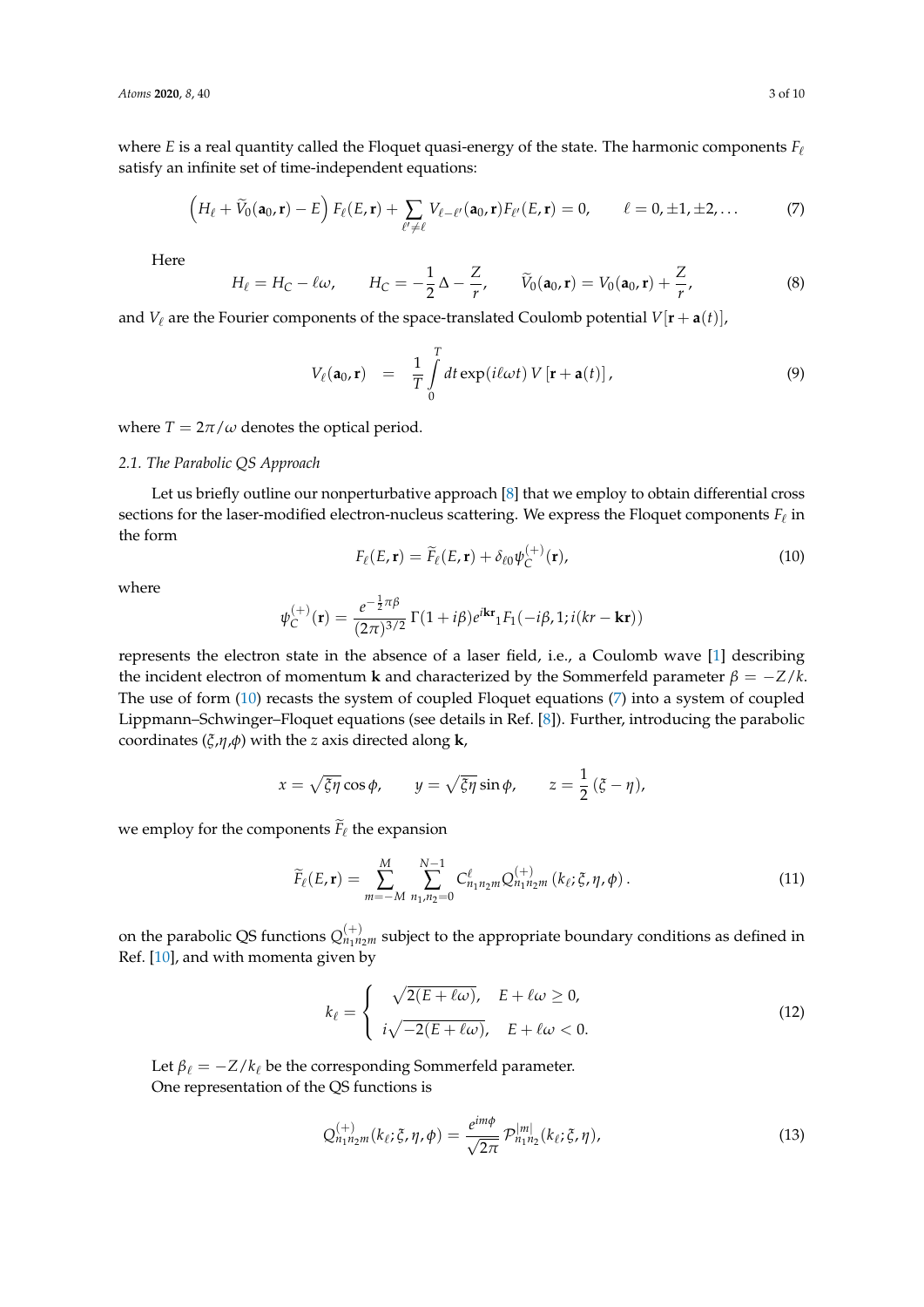with the 'radial' part presented as

$$
\mathcal{P}_{n_1 n_2}^{[m]}(k_{\ell}; \xi, \eta) = 2(1+\zeta)\sqrt{\frac{n_1! n_2!}{(n_1+|m|)!(n_2+|m|)!}} \left(2b\sqrt{\xi\eta}\right)^{|m|} e^{-b(\xi+\eta)} \times \int_0^1 ds \left(1-s\right)^{i\beta_{\ell}+|m|} \left(1-\zeta s\right)^{-i\beta_{\ell}+|m|} \left(1-s-\zeta s\right)^{n_1+n_2} \exp\left[2b(\xi+\eta)\frac{\zeta s}{(1+\zeta)}\right] \times L_{n_1}^{[m]} \left(2b\xi\frac{(1-s)(1-\zeta s)}{(1-s-\zeta s)}\right) L_{n_2}^{[m]} \left(2b\eta\frac{(1-s)(1-\zeta s)}{(1-s-\zeta s)}\right), \tag{14}
$$

where *L* |*m*| *<sup>n</sup>* are the associated Laguerre polynomials with scale parameter *b*, and the parameter *ζ* is defined by

$$
\zeta = \frac{b + i\frac{k_{\ell}}{2}}{b - i\frac{k_{\ell}}{2}}.\tag{15}
$$

This representation allows one to ensure the proper asymptotic behavior of expansion [\(11\)](#page-2-2). Indeed, the parabolic QS functions [\(13\)](#page-2-3) behave asymptotically as

$$
\mathcal{Q}_{n_1n_2m}^{(+)}(k_\ell;\xi,\eta,\phi)\underset{r\to\infty}{\longrightarrow}\frac{e^{im\phi}}{\sqrt{2\pi}}\mathcal{A}_{n_1n_2}^{|m|}(\theta)\frac{\exp\left\{i\left[k_\ell r-\beta_\ell\ln(2k_\ell r)\right]\right\}}{r},\qquad(16)
$$

with

$$
\mathcal{A}_{n_{1}n_{2}}^{|m|}(\theta) = \frac{i}{k} \sqrt{\frac{n_{1}!n_{2}!}{(n_{1}+|m|)!(n_{2}+|m|)!}} \zeta^{-i\beta_{\ell}} e^{-\frac{\pi\beta_{\ell}}{2}} \left(\frac{1}{\zeta} - \zeta\right)^{|m|+1} \left(\frac{\sin\theta}{2}\right)^{|m|} (-\zeta)^{n_{1}+n_{2}}
$$
  
 
$$
\times \sum_{\nu_{1}=0}^{n_{1}} \sum_{\nu_{2}=0}^{n_{2}} c_{\nu_{1}}^{(n_{1},|m|)} c_{\nu_{2}}^{(n_{2},|m|)} \Gamma(i\beta_{\ell}+|m|+\nu_{1}+\nu_{2}+1)(1-\zeta^{-2})^{\nu_{1}+\nu_{2}},
$$
  
 
$$
\times \left(\cos\frac{\theta}{2}\right)^{2\nu_{1}} \left(\sin\frac{\theta}{2}\right)^{2\nu_{2}},
$$
 (17)

where the coefficients  $c_{\nu}^{(n,|m|)}$  are defined by [\[13\]](#page-9-3)

$$
c_{\nu}^{(n,|m|)} = (-1)^{\nu} \frac{(n+|m|)!}{(n-\nu)!(\nu+|m|)! \nu!}.
$$
\n(18)

From the asymptotic behavior of the Floquet components  $(10)$  one can derive the  $\ell$ -photon angular differential cross sections, i.e., the cross sections corresponding to a net number  $\ell$  of photons  $(\ell = \ell_a - \ell_e$ , where  $\ell_{a(e)}$  is the total number of absorbed (emitted) photons) exchanged between the electron and laser field:

$$
\frac{d\sigma_{\ell}}{d\Omega} = \frac{k_{\ell}}{k} \left| \delta_{\ell 0} f_C(\theta) + 2\pi \sum_{m=-M}^{M} e^{im\phi} \sum_{n_1, n_2=0}^{N-1} C_{n_1 n_2 m}^{\ell} \mathcal{A}_{n_1 n_2}^{|m|}(\theta) \right|^2.
$$
 (19)

The Coulomb amplitude

$$
f_C(\theta) = -\frac{\beta}{2k\sin^2\frac{\theta}{2}}e^{-i\beta\ln\left(\sin^2\frac{\theta}{2}\right)}\frac{\Gamma(1+i\beta)}{\Gamma(1-i\beta)}
$$
(20)

provides the field-free Coulomb differential cross section, given by the Rutherford formula

<span id="page-3-0"></span>
$$
\frac{d\sigma_C}{d\Omega} = |f_C(\theta)|^2 = \frac{Z^2}{16E^2 \sin^4 \frac{\theta}{2}}.\tag{21}
$$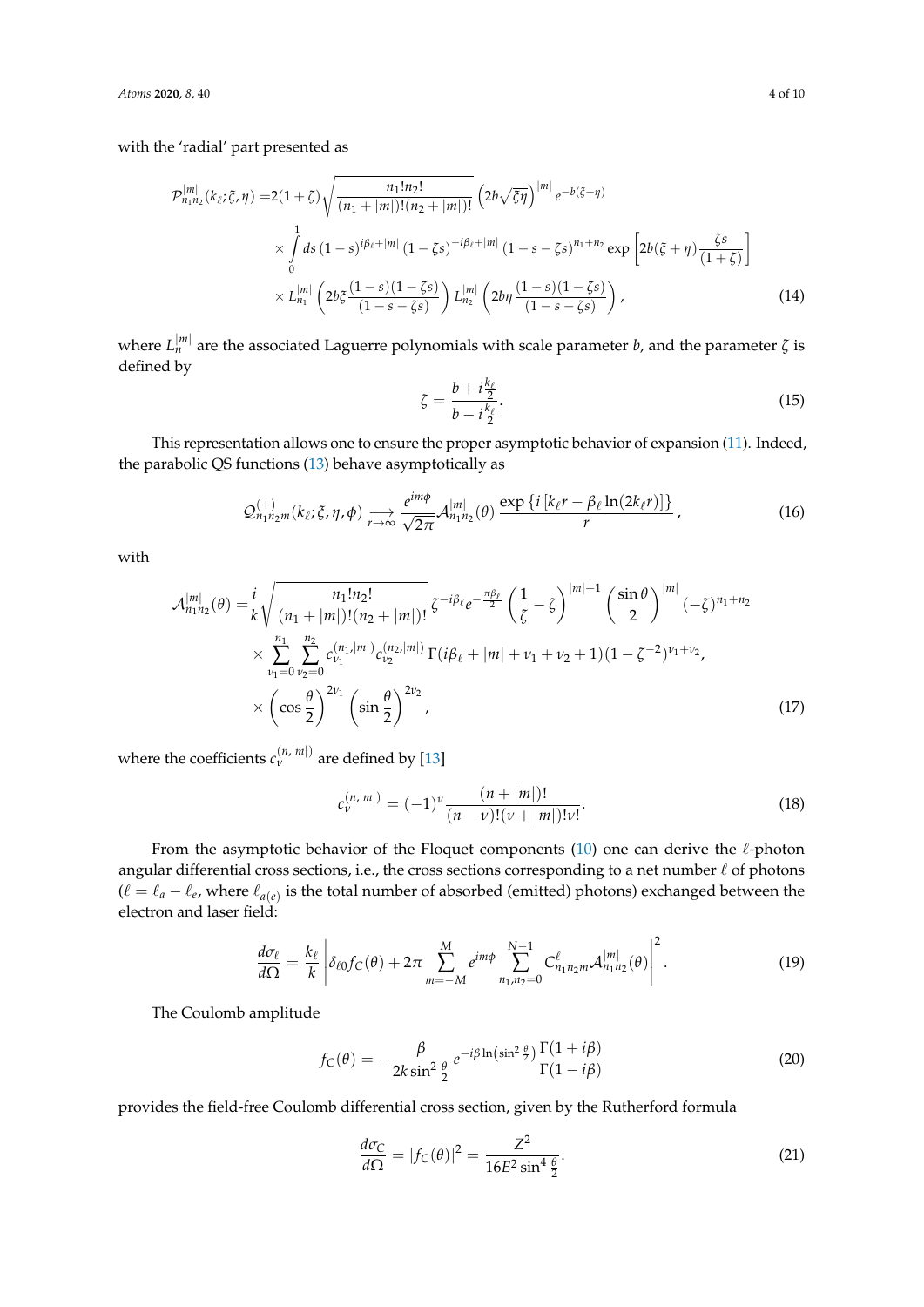In what follows, we will study the ratio

<span id="page-4-1"></span>
$$
R = \frac{\frac{d\sigma_{\ell}}{d\Omega}}{\frac{d\sigma_{\mathcal{C}}}{d\Omega}},\tag{22}
$$

which conveniently quantifies the effect of the laser field on the Coulomb scattering process.

#### *2.2. The Customary Analytical Approximations*

It is well known that one obtains the exact cross section [\(21\)](#page-3-0) for the field-free Coulomb scattering already in the first Born approximation. By treating the Coulomb interaction in the first Born approximation and using electron states in a laser field, which are given by Volkov functions [\[14\]](#page-9-4), one arrives at the well-known approach to the laser-assisted electron scattering which was originally proposed by Bunkin and Fedorov [\[2\]](#page-8-1) and later independently formulated by Kroll and Watson [\[3\]](#page-8-2) as the weak-potential approximation. The Bunkin–Fedorov approximation, valid when the potential is weak compared to the laser strength and can be treated as a perturbation, yields for the quantity [\(22\)](#page-4-1) the following expression:

<span id="page-4-2"></span>
$$
R = \frac{k_{\ell}}{k} |J_{\ell}(\mathbf{q}_{\ell} \mathbf{a}_0)|^2 \left(\frac{q}{q_{\ell}}\right)^4,\tag{23}
$$

where  $J_{\ell}$  is a Bessel function of order  $\ell$ ,  $\mathbf{q}_{\ell} = \mathbf{k} - \mathbf{k}_{\ell}$ ,  $\mathbf{k}_{\ell}$  is the final electron momentum, and  $q = 2k \sin(\theta/2)$ . It should be noted that one obtains the same expression when using the low-frequency (or soft-photon) approximation of Kroll and Watson [\[3\]](#page-8-2), even though this approach treats the Coulomb interaction nonperturbatively (see Ref. [\[12\]](#page-9-2) for details).

Another well-known analytical approximation that treats both the Coulomb and laser interactions nonperturbatively is the use of a Coulomb–Volkov function [\[4,](#page-8-3)[5\]](#page-8-4). It approximates the exact electron state in combined Coulomb and laser fields by

$$
\psi_{\text{CVF}}^{(+)}(\mathbf{r},t) = \frac{e^{-\frac{1}{2}\pi\beta}}{(2\pi)^{3/2}} \Gamma(1+i\beta) e^{-i(Et-\mathbf{kr})} {}_{1}F_{1}(-i\beta,1;i[kr'(t)-\mathbf{kr}'(t)]),
$$

where  $\mathbf{r}'(t) = \mathbf{r} + \mathbf{a}(t)$ . Using its asymptotic form at  $r \to \infty$ , we derive the ratio [\[12\]](#page-9-2)

<span id="page-4-3"></span>
$$
R = |J_{\ell}(\mathbf{qa}_0)|^2, \tag{24}
$$

where  $\mathbf{q} = \mathbf{k} - k\hat{\mathbf{k}}_{\ell}$ , with  $\hat{\mathbf{k}}_{\ell} = \mathbf{k}_{\ell}/k_{\ell}$ .

Expressions [\(23\)](#page-4-2) and [\(24\)](#page-4-3) coincide when  $\ell = 0$ , but are different otherwise.

#### <span id="page-4-0"></span>**3. Results and Discussion**

As indicated in the Introduction, we wish to show that the well-known analytical approximations do not give a proper account of laser-modified Rutherford scattering. For this purpose we consider the case of the laser-assisted electron-proton scattering process

$$
e^- + p + \ell \omega \to e^- + p \ .
$$

We calculate the ratio [\(22\)](#page-4-1) within our nonperturbative QS approach and compare with the predictions of the Bunkin–Fedorov/Kroll–Watson, and Coulomb–Volkov approximations recalled above.

The laser field is taken with the polarization vector directed along the *y* axis (i.e., perpendicular to the incident electron momentum **k**), a quiver amplitude  $a_0 = 5$  and a frequency  $\omega = 0.05 = 1.36$  eV, values which are close to those in the laser-assisted  $(e, 2e)$  experiment of Höhr et al. [\[15](#page-9-5)[,16\]](#page-9-6)  $(I = 4 \times 10^{12} \,\text{W/cm}^2$  and  $\omega = 1.17 \,\text{eV}$ ). The incident electron momentum is set to  $k = 0.93$ , which represents a characteristic value of the ejected electron momentum in the experiment of Höhr et al.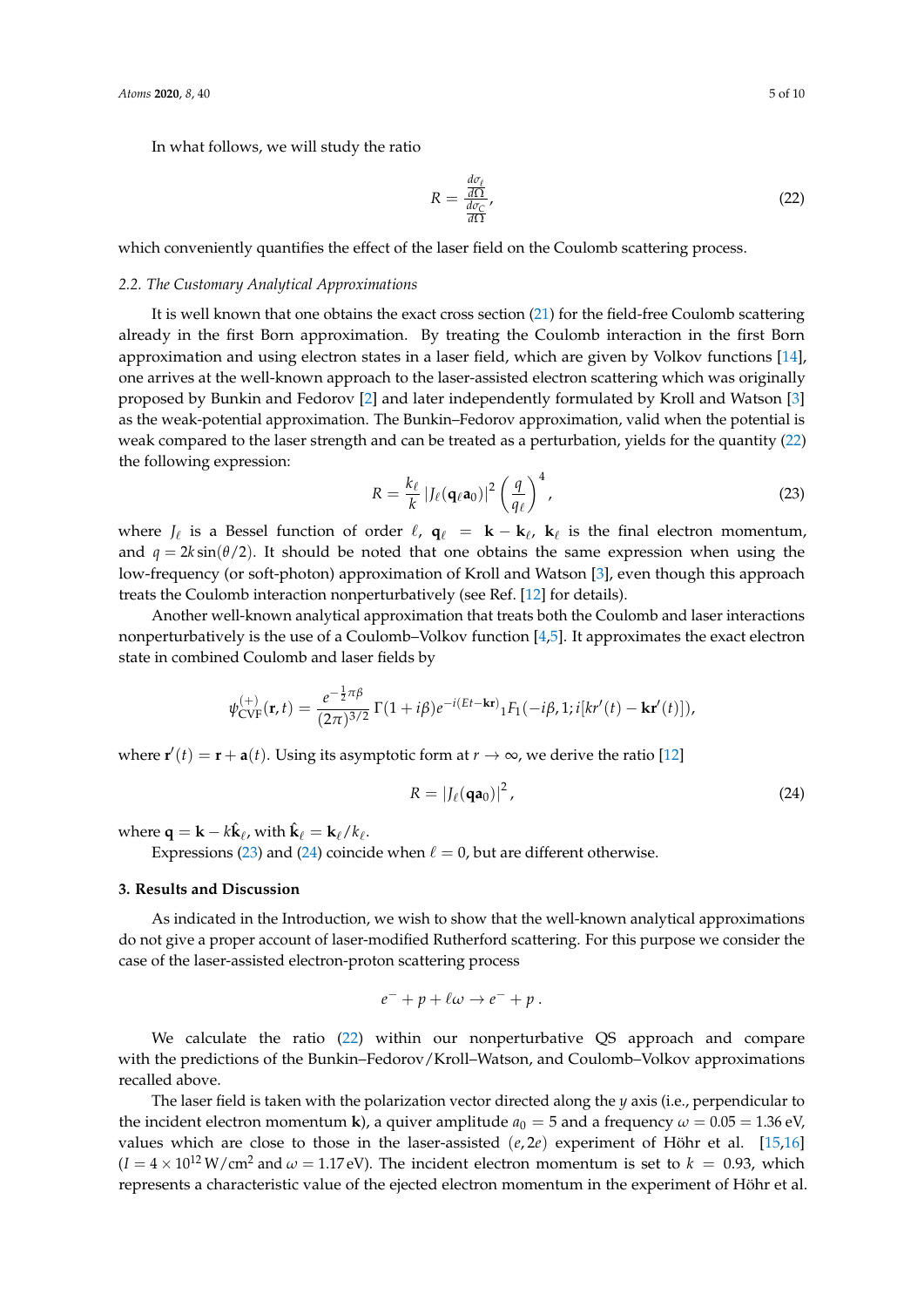It can be seen that the corresponding electron energy  $E = k^2/2$  obeys the low-frequency regime  $E \gg \omega$ , for which the Kroll–Watson approximation is supposed to be valid. Though the corresponding Sommerfeld parameter  $β = -1/k$  does not satisfy the formal condition  $β \nless 1$  of the perturbative regime in the case of Coulomb collisions (let us note that one obtains the Rutherford formula for Coulomb scattering both in the exact treatment and in the Born approximation, i.e., in the lowest order of perturbation theory), we point out once again that the Bunkin–Fedorov approach based on the weak-potential approximation and the nonperturbative Kroll–Watson approach yield the same analytical expression [\(23\)](#page-4-2), irrespective of the values of the Sommerfeld and laser parameters. One may question whether our choice of kinematical and laser parameters allows one to consider the Coulomb–Volkov approximation. We recall that a Coulomb–Volkov function can be considered as a reasonable interpolation between the well-known solutions of the Schrödinger equation in the pure Coulomb field and in the pure laser field. However, in spite of wide applications, the range of applicability (and thus their accuracy) of Coulomb–Volkov functions remains mostly undetermined;

In the numerical calculations using our QS approach, we set the Laguerre basis scale parameter to  $b = 0.6$ . We take the ansatz [\(11\)](#page-2-2) with the maximum projection of the angular momentum  $M = 7$  and restrict ourselves to *N* = 16 'radial' parabolic basis functions along both axes *ξ* and *η* (this means a basis size of 3840). A more detailed description of our numerical scheme, including its efficiency and convergence, can be found in Ref. [\[8\]](#page-8-7).

our present analysis can help to shed some light on this issue.

Figure [1](#page-6-0) shows numerical values for  $\ell$ -photon differential cross sections normalized to the field-free, Rutherford scattering cross section [\(21\)](#page-3-0). For all inspected photon numbers we find marked discrepancies, both in shape and in magnitude, between our numerical QS approach and the analytical approximations. The latter, on the contrary, exhibit a rather close agreement with each other. This can be readily explained by the fact that for small  $\ell$  values the differences between the results [\(23\)](#page-4-2) and [\(24\)](#page-4-3) are not significant. Note that due to  $|J_{\ell}(x)|^2 \leq 1$ , the analytical approximations yield a ratio  $R \lesssim 1$ , while in our QS approach the ratio can exceed unity by orders of magnitude, especially at large scattering angles. The only common feature of the QS approach and analytical approximations is found in the vicinity of the forward scattering direction when  $\ell = 0$ , where the cross section ratio is very close to unity. This feature owes to the dominating role of the long-range Coulomb potential  $V_C = -1/r$  at small scattering angles (with the cross section going to infinity as  $\theta \to 0$ ), as compared to the role of the 'short-range' part of the potential  $\tilde{V}_0(\mathbf{a}_0,\mathbf{r})$ .

The results presented in Figure [1](#page-6-0) are for the case when the laser field lies in the scattering plane. The difference between our nonperturbative QS approach and the analytical approximations becomes even more pronounced if the laser field is perpendicular to the scattering plane, as illustrated by the ratios shown in Figure [2.](#page-7-1) When  $\ell = 0$ , the laser field has no effect on the scattering process within the analytical approximations. On the contrary, the results using the QS approach exhibit a substantial effect in the angular region  $\theta \gtrsim 90^\circ$ . Further, according to the selection rule discussed in [\[17\]](#page-9-7), the  $\ell$ -photon cross sections vanish in the considered geometry when  $\ell$  is odd. We have verified that this requirement is met with a very high accuracy in our QS calculations for  $\ell = \pm 1$ . While the analytical approximations [\(23\)](#page-4-2) and [\(24\)](#page-4-3) formally obey the selection rule, they predict vanishing values (due to  $J_\ell(0) = \delta_{\ell 0}$  [\[13\]](#page-9-3)) not only for odd  $\ell$  but for all  $\ell \neq 0$ . As can be seen from the  $\ell = \pm 2$  QS results in Figure [2,](#page-7-1) the cross sections for even  $\ell$  are clearly nonzero.

Small ripples are observed in the QS curves in Figure [2,](#page-7-1) and to a lesser extent in Figure [1.](#page-6-0) We cannot associate them with any simple physical explanation. In addition, they are not due to some numerical instability and/or insufficient size of the QS basis. At the same time, even if they were related to the representation of the Floquet components with a finite QS expansion, these ripples do not modify our general observation of marked discrepancies between the QS approach and analytical approximations.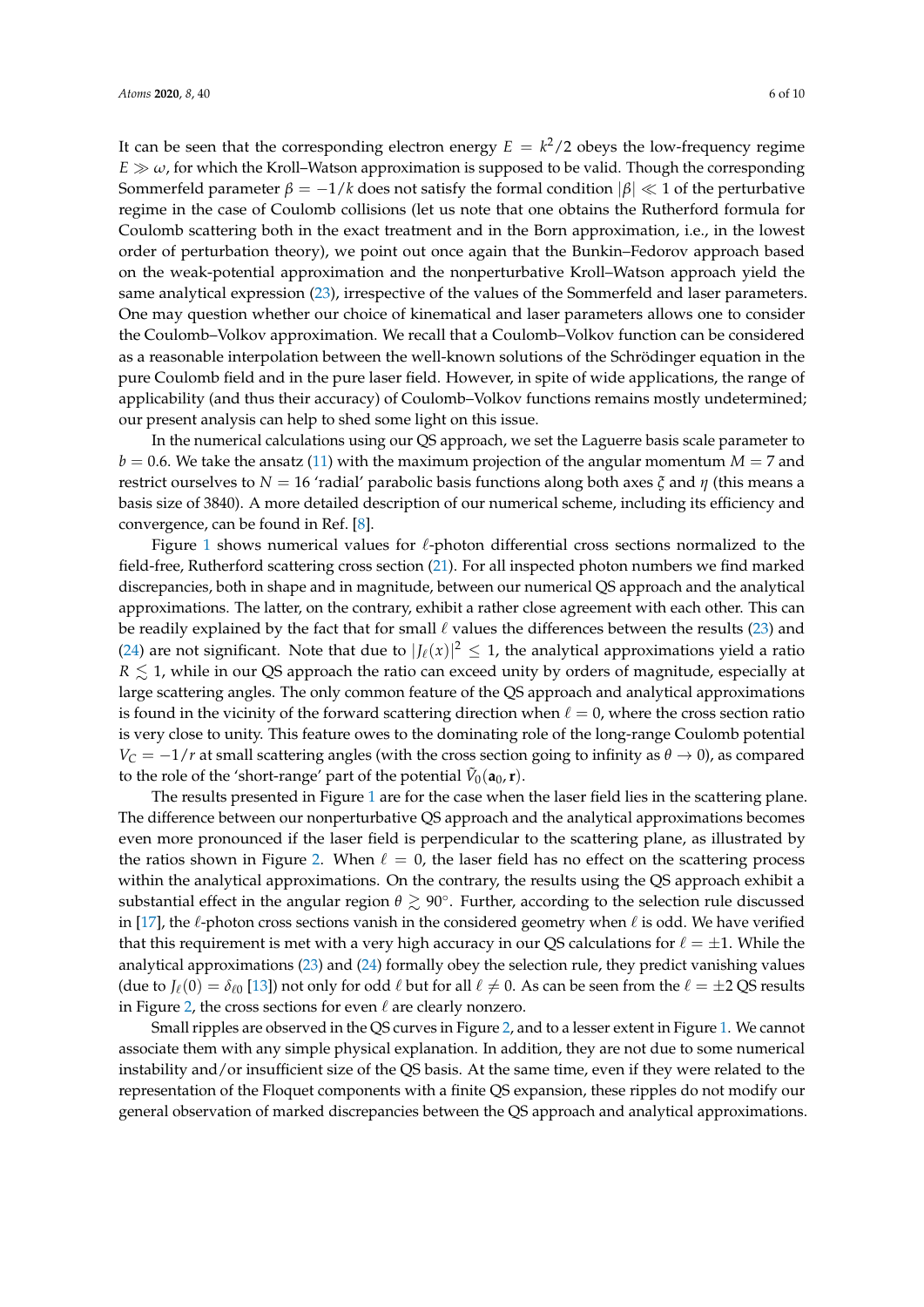<span id="page-6-0"></span>

**Figure 1.** The ratio of differential cross sections [\(22\)](#page-4-1) for photon numbers  $\ell = 0, \pm 1, \pm 2$  when the laser polarization vector is perpendicular to the incident electron momentum and lies in the scattering plane  $(\phi = \pi/2)$ . The numerical results obtained using our quasi-Sturmian (QS) approach are compared with those using the Bunkin–Fedorov and Kroll–Watson approximations (BF/KW) and the Coulomb–Volkov function (CVF), Equations [\(23\)](#page-4-2) and [\(24\)](#page-4-3) respectively.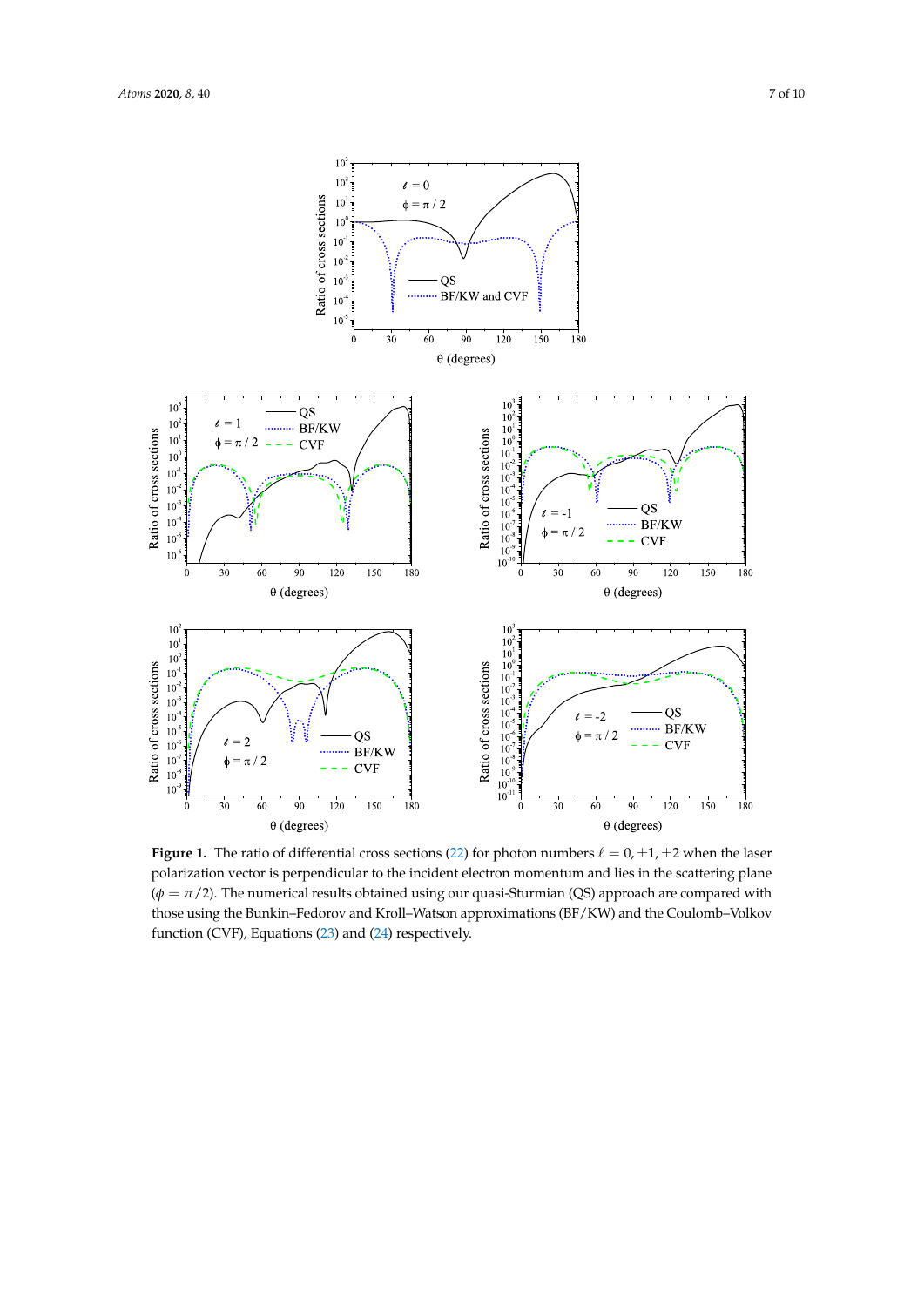<span id="page-7-1"></span>

**Figure 2.** The ratio of differential cross sections [\(22\)](#page-4-1) for photon numbers  $\ell = 0, \pm 2$  when the laser polarization vector is perpendicular to the scattering plane ( $\phi = 0$ ). The numerical results obtained using our QS approach are compared with those using the Bunkin–Fedorov and Kroll–Watson approximations (BF/KW) and the Coulomb–Volkov function (CVF), Equations [\(23\)](#page-4-2) and [\(24\)](#page-4-3) respectively.

#### <span id="page-7-0"></span>**4. Summary and Conclusions**

We have presented a theoretical investigation of laser-modified Coulomb scattering. We have employed our recently developed nonperturbative QS approach to solve numerically the system of coupled Lippmann–Schwinger–Floquet equations in the Kramers–Henneberger frame. On this basis we have calculated  $\ell$ -photon differential cross sections for a laser-assisted electron-proton scattering process. We have compared the ratio of these cross sections to the field-free Rutherford cross section with the results obtained within the Bunkin–Fedorov/Kroll–Watson and Coulomb–Volkov approximations. Two orientations of the laser polarization vector have been studied: (i) when this vector lies in the scattering plane and is perpendicular to the incident electron momentum and (ii) when it is perpendicular to the scattering plane. In both geometries, we have found marked discrepancies between our QS approach and the customary approximations both in terms of shape and in terms of magnitude. Particularly strong disagreements have been observed when the laser field is perpendicular to the scattering plane, in which case the approximate treatments predict no laser-field effect at all, namely they predict the Rutherford cross section for  $\ell = 0$  and vanishing cross sections for all  $\ell \neq 0$ .

The results of our study clearly demonstrate the deficiency of the customary approximations in describing laser-modified Rutherford scattering processes. The only situation where their results appear to be more or less reliable is the scattering in the vicinity of the forward direction when  $\ell = 0$ . This is explained by the dominance of the field-free Coulomb scattering mechanism in such a case. The effect of a laser field on the scattering dynamics grows with increasing scattering angle and net number of exchanged photons. We thus expect larger inaccuracies of the analytical approximations in such situations and, hence, a proper treatment of the laser field effect becomes essential, in general, with increasing the laser-field strength. Note that in our analysis we inspected the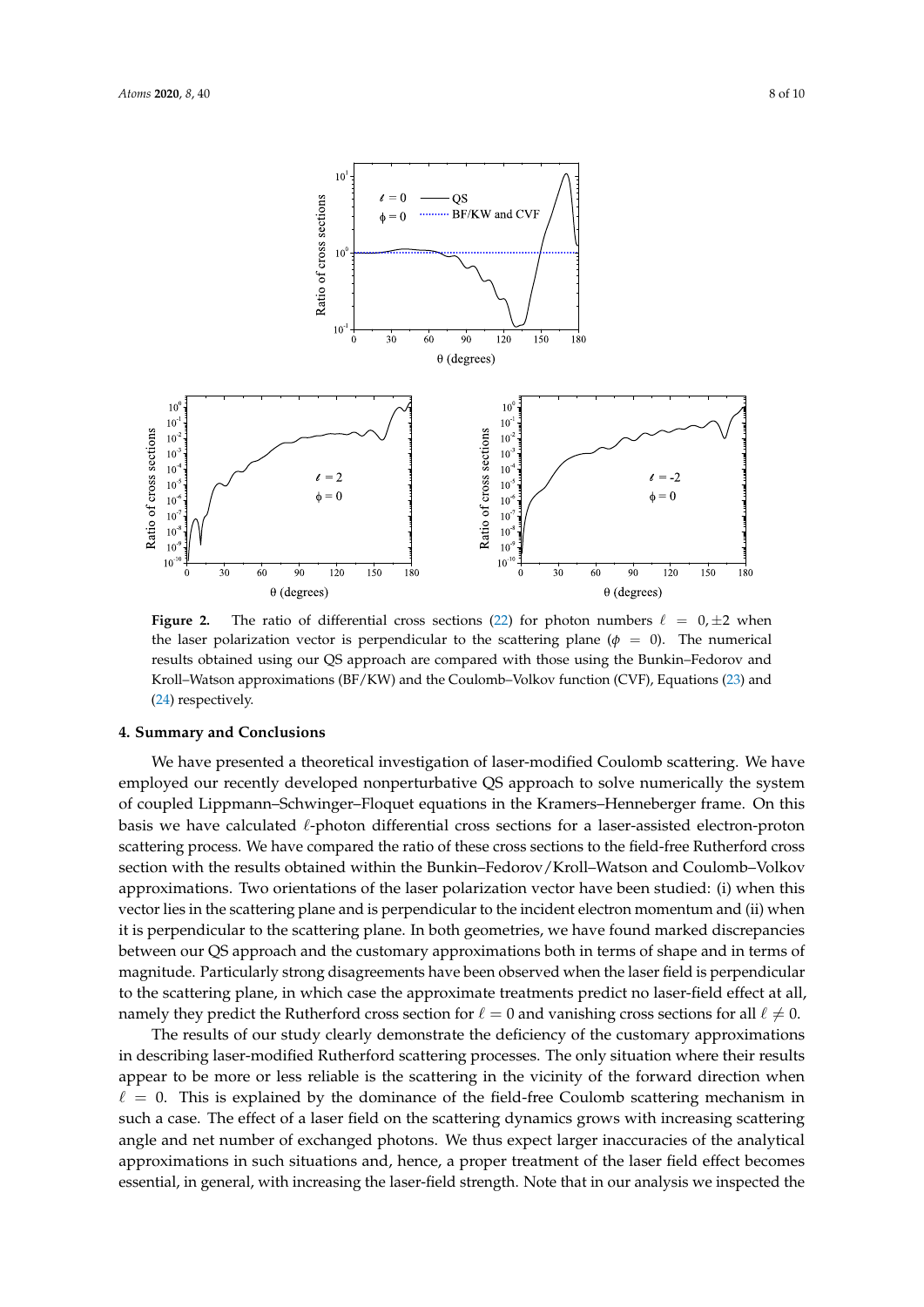absolute Sommerfeld-parameter value  $|\beta| \approx 1$  that is rather far off the perturbative regime ( $|\beta| \ll 1$ ) for Coulomb collisions. Larger inaccuracies of the analytical approximations are also anticipated for larger |*β*|.

For an accurate theoretical treatment of laser-assisted Coulomb scattering processes, we thus advocate the use of nonperturbative numerical approaches such as the one used here, or the *R*-matrix-Floquet theory [\[18\]](#page-9-8) and the close-coupling method [\[19–](#page-9-9)[21\]](#page-9-10). It would be interesting, though, to understand when the analytical approximations could still provide some acceptable results. To properly answer this question, the laser-modified Rutherford scattering process should be further investigated, exploring the multi-parameter space by systematically varying the field strength, the laser frequency, the electron energy and the Coulomb charge. This is part of our current investigations. Along these lines, in our study of the laser-assisted (*e*, 2*e*) process of atomic hydrogen [\[9\]](#page-8-8), we have played with both the field strength and the laser frequency (actually, maintaining the same Keldysh parameter) and observed the varying effect on the differential cross sections.

**Author Contributions:** S.A.Z. and A.S.Z. performed analytical and numerical calculations and prepared the figures. L.U.A. performed analytical calculations, discussed results and edited the manuscript. K.A.K. performed analytical calculations, discussed results and prepared the original draft. All authors have read and agreed to the published version of the manuscript.

**Funding:** S.A.Z. and A.S.Z. are supported by the Ministry of Science and Higher Education of the Russian Federation (project number 0818-2020-0005). This research was supported through computational resources provided by the Shared Services Center "Data Center of FEB RAS".

**Acknowledgments:** The research was carried out using the equipment of the shared research facilities of HPC computing resources at Lomonosov Moscow State University and the Shared Facility Center "Data Center of FEB RAS" (Khabarovsk, Russia) [\[22\]](#page-9-11). Part of this investigation was performed at the Université de Lorraine (Metz, France) during an official visit of S.A.Z and K.A.K. as guest professors.

**Conflicts of Interest:** The authors declare no conflict of interest.

## **Abbreviations**

The following abbreviations are used in this manuscript:

- QS quasi-Sturmian
- BF Bunkin–Fedorov
- KW Kroll–Watson
- CVF Coulomb–Volkov function

## **References**

- <span id="page-8-0"></span>1. Landau, L.D.; Lifshitz, E.M. *Quantum Mechanics (Non-Relativistic Theory)*; Pergamon: Oxford, UK, 1977; pp. 569–570.
- <span id="page-8-1"></span>2. Bunkin, F.V.; Fedorov, M.V. Bremsstrahlung in a strong radiation field. *Sov. Phys. JETP* **1966**, *22*, 844–847.
- <span id="page-8-2"></span>3. Kroll, N.M.; Watson, K.M. Charged-particle scattering in the presence of a strong electromagnetic wave. *Phys. Rev. A* **1973**, *8*, 804–809. [\[CrossRef\]](http://dx.doi.org/10.1103/PhysRevA.8.804)
- <span id="page-8-3"></span>4. Jain, M.; Tzoar, N. Compton scattering in the presence of coherent electromagnetic radiation. *Phys. Rev. A* **1978**, *18*, 538–545. [\[CrossRef\]](http://dx.doi.org/10.1103/PhysRevA.18.538)
- <span id="page-8-4"></span>5. Cavaliere, P.; Ferrante, G.; Leone, C. Particle-atom ionising collisions in the presence of a laser radiation field. *J. Phys. B At. Mol. Phys.* **1980**, *13*, 4495–4507. [\[CrossRef\]](http://dx.doi.org/10.1088/0022-3700/13/22/021)
- <span id="page-8-5"></span>6. Martin, N.L.S.; Weaver, C.M.; Kim, B.N.; deHarak, B.A. Free–free experiments: The search for dressed atom effects. *J. Phys. B At. Mol. Opt. Phys.* **2018**, *51*, 134003. [\[CrossRef\]](http://dx.doi.org/10.1088/0022-3700/13/22/021)
- <span id="page-8-6"></span>7. Martin, N.L.S.; Weaver, C.M.; Kim, B.N.; deHarak, B.A. Angular distribution of electrons elastically scattered from Ar in the presence of a 1.17 eV laser field. *Phys. Rev. A* **2019**, *99*, 032708. [\[CrossRef\]](http://dx.doi.org/10.1088/1361-6455/aac31b)
- <span id="page-8-7"></span>8. Zaytsev, A.S.; Zaytsev, S.A.; Ancarani, L.U.; Kouzakov, K.A. Laser-modified Coulomb scattering states of an electron in the parabolic quasi-Sturmian-Floquet approach. *Phys. Rev. A* **2018**, *97*, 043417. [\[CrossRef\]](http://dx.doi.org/10.1103/PhysRevA.99.032708)
- <span id="page-8-8"></span>9. Zaytsev, S.A.; Zaytsev, A.S.; Ancarani, L.U.; Kouzakov, K.A. Laser-assisted (*e*, 2*e*) ionization of atomic hydrogen in a quasi-Sturmian-Floquet approach. *Eur. Phys. J. D* **2019**, *73*, 42. [\[CrossRef\]](http://dx.doi.org/10.1103/PhysRevA.97.043417)